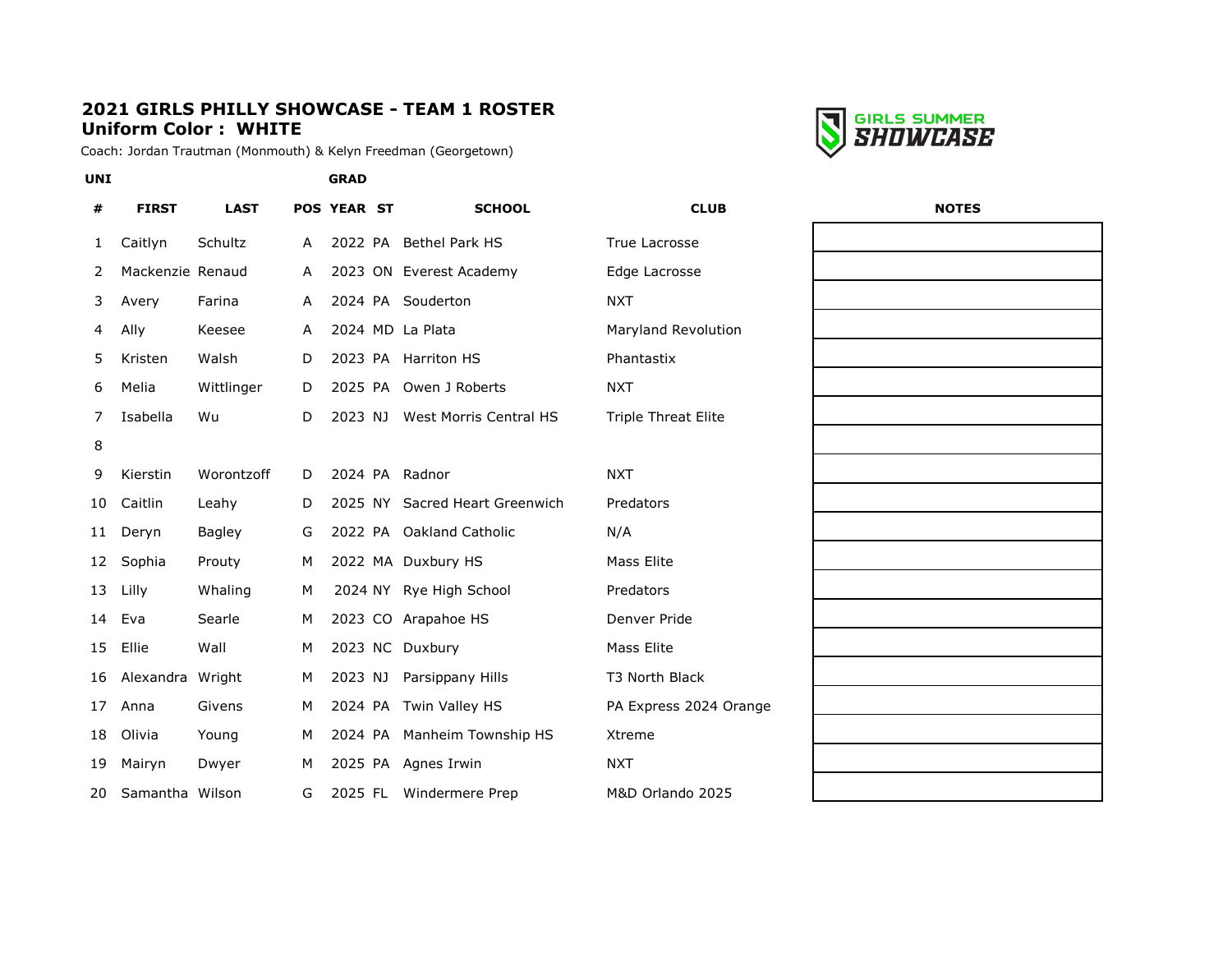#### **2021 GIRLS PHILLY SHOWCASE - TEAM 2 ROSTER Uniform Color : BLACK**



Coach: Caitlyn Defleise (Syracuse) & Jen Wong (Temple)

| <b>UNI</b> |              |                 |   | <b>GRAD</b>        |                                |                            |              |
|------------|--------------|-----------------|---|--------------------|--------------------------------|----------------------------|--------------|
| #          | <b>FIRST</b> | <b>LAST</b>     |   | <b>POS YEAR ST</b> | <b>SCHOOL</b>                  | <b>CLUB</b>                | <b>NOTES</b> |
| 1          | Katie        | Repp            | A |                    | 2023 PA Agnes Irwin            | Phillyblast                |              |
| 2          | Abby         | Hansen          | A | 2023 NJ            | Ridge HS                       | T <sub>3</sub>             |              |
| 3          | Gabriella    | Ridder          | A |                    | 2023 PA Conestoga HS           | NXT 23 Black               |              |
| 4          | Grace        | Kelly           | A |                    | 2024 PA Strath Haven HS        | NXT 2024 Black             |              |
| 5          | Riley        | Mullen          | D |                    | 2022 PA Upper Moreland HS      | N/A                        |              |
| 6          | Mikenna      | Schneider       | D |                    | 2023 PA Great Valley HS        | Philly Blast               |              |
| 7          | Sabrina      | <b>Burnetta</b> | D |                    | 2023 PA The Episcopal Academy  | Dynasty Elite Tango        |              |
| 8          | Madeline     | Mobilia         | D |                    | 2023 NY The Ursuline School    | Sound Lacrosse             |              |
| 9          | Adyson       | Lyday           | D |                    | 2024 OH New Albany HS          | Lucky Lax                  |              |
| 10         | Alexis       | <b>Brennan</b>  | D |                    | 2025 PA Radnor HS              | Philly Blast               |              |
| 11         | Mary         | Babbage         | G |                    | 2022 NY Tully Jr Sr HS         | Ethix                      |              |
| 12         | Caroline     | Gentile         | м |                    | 2023 PA Pine Richland HS       | Pittsburgh Premier         |              |
| 13         | Carsyn       | Christel        | м |                    | 2023 FL Creekside HS           | Florida Shine Elite        |              |
| 14         | Reese        | Krieger         | м |                    | 2023 PA Easton HS              | <b>Triple Threat</b>       |              |
| 15         | Emily        | Dodd            | м |                    | 2023 AB Bishop Carroll High    | Elev8 Lacrosse             |              |
| 16         | Makena       | Harrington      | м |                    | 2023 OH Olentangy Liberty HS   | NXT 2023 Black             |              |
| 17         | Coco         | Clopton         | м |                    | 2024 MA Swampscott H.S         | Middlesex Bears Elite 2024 |              |
| 18         | Olivia       | Leahy           | м |                    | 2024 NY Sacred Heart Greenwich | Predators                  |              |
| 19         | Hayden       | Jessop          | м |                    | 2025 MD Urbana HS              | Heros 2025 W               |              |
| 20         | Kaitlyn      | Bellanca        | A |                    | 2023 AL Spain Park High School | Florida Shine Elite        |              |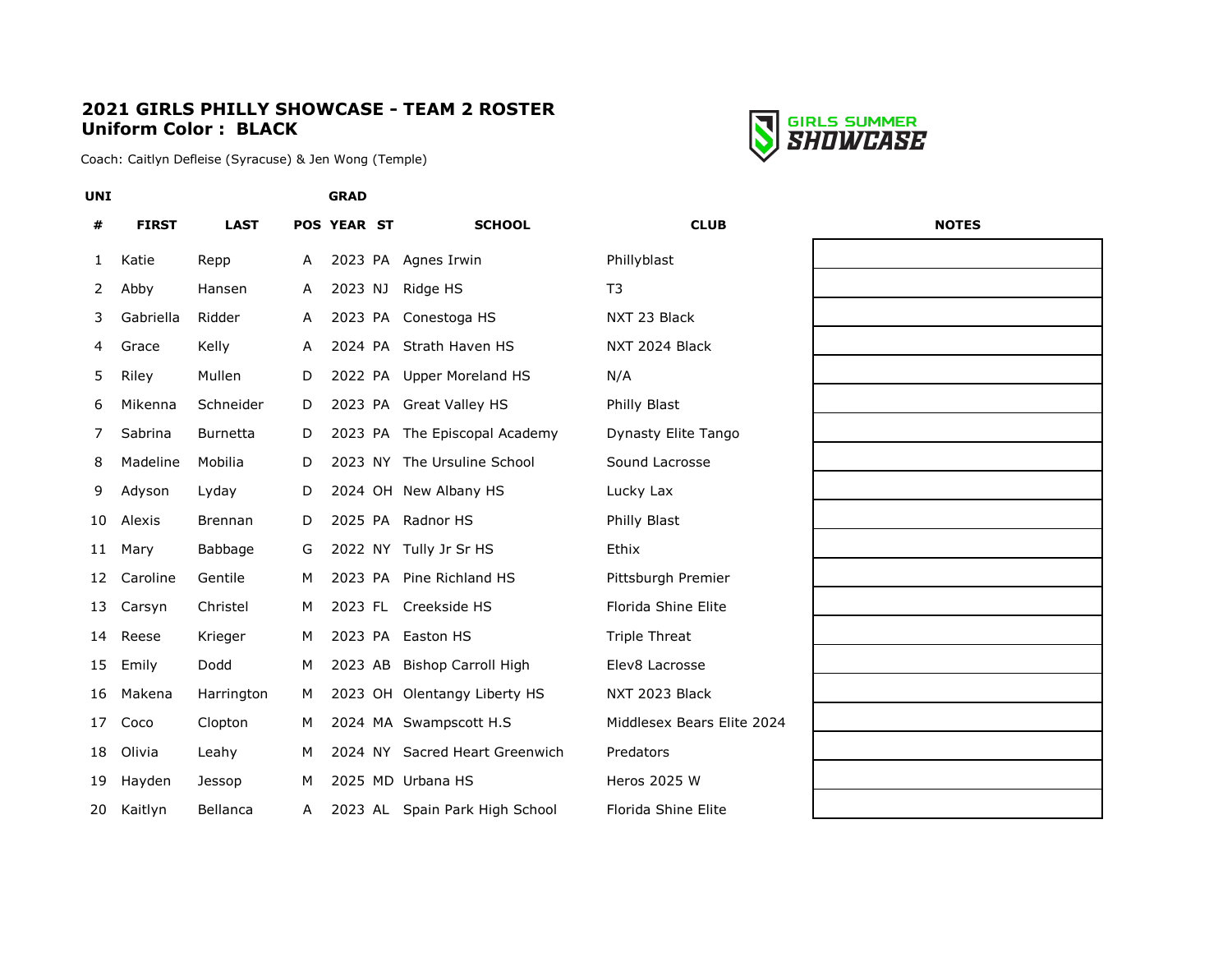## **2021 GIRLS PHILLY SHOWCASE - TEAM 3 ROSTER Uniform Color : YELLOW**

Coach: Colleen Dawson (William and Mary) & Caitlin Prince (Oregon)



| #  | <b>FIRST</b>       | <b>LAST</b>         |              | <b>POS YEAR ST</b> | <b>SCHOOL</b>                              | <b>CLUB</b>                  | <b>NOTES</b> |
|----|--------------------|---------------------|--------------|--------------------|--------------------------------------------|------------------------------|--------------|
| 1  | Emily              | Ghazal              | A            |                    | 2022 AB Rondel College                     | Elev8 Elite Girls            |              |
| 2  |                    | Samantha Sobolewski | $\mathsf{A}$ |                    | 2023 MD Old Mill HS                        | Maryland United 2023 West    |              |
| 3  | Madelyn            | Poltrack            | A            | 2023 NJ            | North Hunterdon                            | Triple Threat Central 2023   |              |
| 4  | Mia                | Raucci              | A            |                    | 2024 PA Garnet Valley                      | <b>NXT Black</b>             |              |
| 5. | Chloe              | Smith               | D            | 2022 IL            | Oak Park And River Forest HS Yeti Lacrosse |                              |              |
| 6  | Allison            | <b>Bellaire</b>     | D            |                    | 2023 PA Spring-Area School District        | 380 Lacrosse                 |              |
| 7  | Ridglee            | Flohr               | D            |                    | 2023 PA Chambersburg HS                    | <b>Central PA Fusion</b>     |              |
| 8  | Sabine             | Godwin              | D            |                    | 2023 NY The Masters School                 | PrimeTime 2023               |              |
| 9  |                    |                     |              |                    |                                            |                              |              |
| 10 | Alexandra Koepsell |                     | D            |                    | 2025 MD Urbana HS                          | Heros White                  |              |
| 11 | Bethany            | Wyant               | G            |                    | 2023 MD La Plata HS                        | Integrity 2023               |              |
| 12 | Eleanor            | Benson              | м            |                    | 2022 AL Joane Cardinal Schubert            | Elev8 Elite                  |              |
| 13 | Kaitlyn            | Giandonato          | М            |                    | 2023 PA Great Valley                       | Philly Blast                 |              |
| 14 | Finley             | Hoffman             | M            |                    | 2023 PA Lower Merion HS                    | NXT 2023 Black               |              |
| 15 | Ellie              | Verrill             | M            |                    | 2023 PA Gwynedd Mercy Academy HS           | Regin                        |              |
| 16 | Hailey             | Waldron             | M            | 2023 NJ            | Bridgewater Raritan HS                     | Triple Threat Elite (T3)     |              |
| 17 | Lindsay            | Evak                | м            |                    | 2024 PA Spring-Ford                        | NXT 2024 Black               |              |
| 18 | Gabrielle          | Postiglione         | M            |                    | 2024 NY Sacred Heart Academy               | Empire Lacrosse              |              |
| 19 | Morgan             | Coleman             | A            |                    | 2024 PA Trinity High School                | NXT 2024 Black               |              |
| 20 | Reagan             | Quigley             | м            |                    | 2023 PA Mt. Lebanon High School            | Pittsburgh Premiere Lacrosse |              |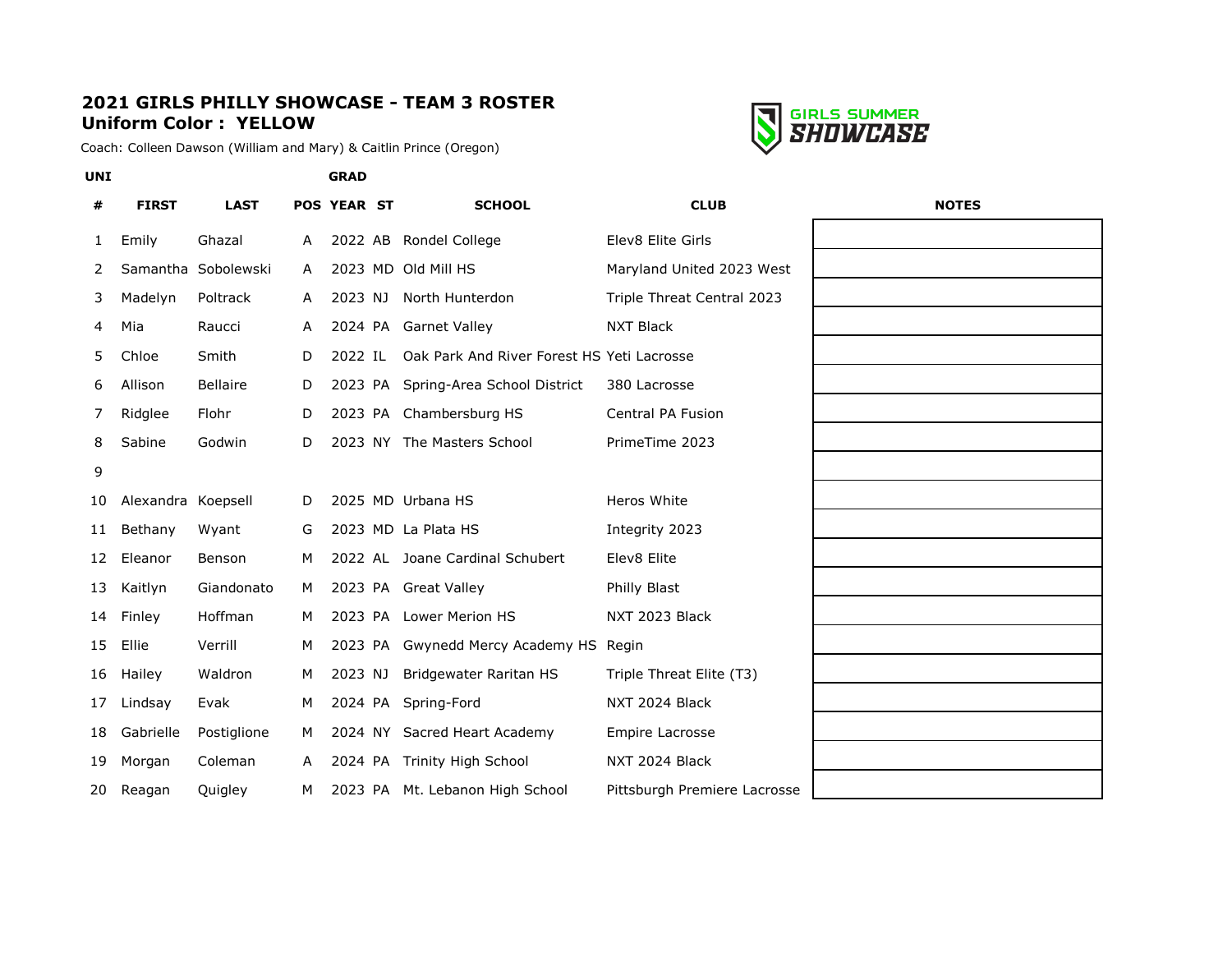### **2021 GIRLS PHILLY SHOWCASE - TEAM 4 ROSTER Uniform Color : SCARLET**

Coach: Jill Batcheller (Villanova) & Ana White (Rutgers)



| <b>UNI</b> |               |              |   | <b>GRAD</b>        |                                    |                          |              |
|------------|---------------|--------------|---|--------------------|------------------------------------|--------------------------|--------------|
| #          | <b>FIRST</b>  | <b>LAST</b>  |   | <b>POS YEAR ST</b> | <b>SCHOOL</b>                      | <b>CLUB</b>              | <b>NOTES</b> |
| 1          | Julianna      | Medina       | Α | 2022 NJ            | Mainland Regional HS               | N/A                      |              |
| 2          | Ashley        | Edds         | A |                    | 2023 MD Kent Islandhs              | M&D                      |              |
| 3          | Piper         | Kienzle      | A |                    | 2023 PA Conestoga HS               | NXT 2023 Black           |              |
| 4          | Abby          | Axe          | A | 2024 PA            | <b>Ridley Senior</b>               | <b>NXT</b>               |              |
| 5          | Kelsey        | Rutledge     | D | 2022 NY            | Skaneateles                        | Ethix                    |              |
| 6          | Sophia        | Levitt       | D | 2023 NJ            | Livingston HS                      | CLC Pride                |              |
| 7          | Madelyn       | Lyle         | D | 2023 NY            | Somers HS                          | Prime Time               |              |
| 8          | Morgan        | Raines       | D |                    | 2024 PA Twin Valley                | PA Express Orange        |              |
| 9          | Tate          | Mcmurray     | D |                    | 2024 NY Sacred Heart Greenwich     | Predators 2024           |              |
| 10         | Victoria      | <b>Bates</b> | G | 2023 MI            | <b>Forest Hills Central</b>        | Major Force Lacrosse     |              |
| 11         | Mei           | Rader        | G | 2025 PA            | Haverford High                     | NXT 2025 BLACK           |              |
| 12         | <b>Bridey</b> | Lawler       | М |                    | 2022 PA Allentown Central Catholic | N/A                      |              |
| 13         | Faith         | Conaty       | M | 2023 NJ            | Moorestown HS                      | All American Aim         |              |
| 14         | Lauren        | Samela       | M | 2023 CT            | Cheshire HS                        | Team 203                 |              |
| 15         | Alaina        | Sells        | М |                    | 2023 NY Our Lady Of Lourdes        | <b>Dutchess Monarchs</b> |              |
| 16         | Malin         | Turnquist    | M |                    | 2023 NY Ossining HS                | <b>Snipers Elite</b>     |              |
| 17         | Greta         | <b>Burns</b> | M | 2024 PA            | Kennett HS                         | <b>Belles Lacrosse</b>   |              |
| 18         | Elizabeth     | Schafer      | М |                    | 2024 NY Guilderland HS             | Adk lacrosse             |              |
| 19         | Sophia        | Geibel       | М |                    | 2023 PA Great Valley               | <b>NXT Black</b>         |              |
| 20         | Ellie         | Chung        | A |                    | 2023 PA IMG Academy                | NXT Black 2024           |              |

| <b>NOTES</b> |  |  |  |  |  |  |  |  |
|--------------|--|--|--|--|--|--|--|--|
|              |  |  |  |  |  |  |  |  |
|              |  |  |  |  |  |  |  |  |
|              |  |  |  |  |  |  |  |  |
|              |  |  |  |  |  |  |  |  |
|              |  |  |  |  |  |  |  |  |
|              |  |  |  |  |  |  |  |  |
|              |  |  |  |  |  |  |  |  |
|              |  |  |  |  |  |  |  |  |
|              |  |  |  |  |  |  |  |  |
|              |  |  |  |  |  |  |  |  |
|              |  |  |  |  |  |  |  |  |
|              |  |  |  |  |  |  |  |  |
|              |  |  |  |  |  |  |  |  |
|              |  |  |  |  |  |  |  |  |
|              |  |  |  |  |  |  |  |  |
|              |  |  |  |  |  |  |  |  |
|              |  |  |  |  |  |  |  |  |
|              |  |  |  |  |  |  |  |  |
|              |  |  |  |  |  |  |  |  |
|              |  |  |  |  |  |  |  |  |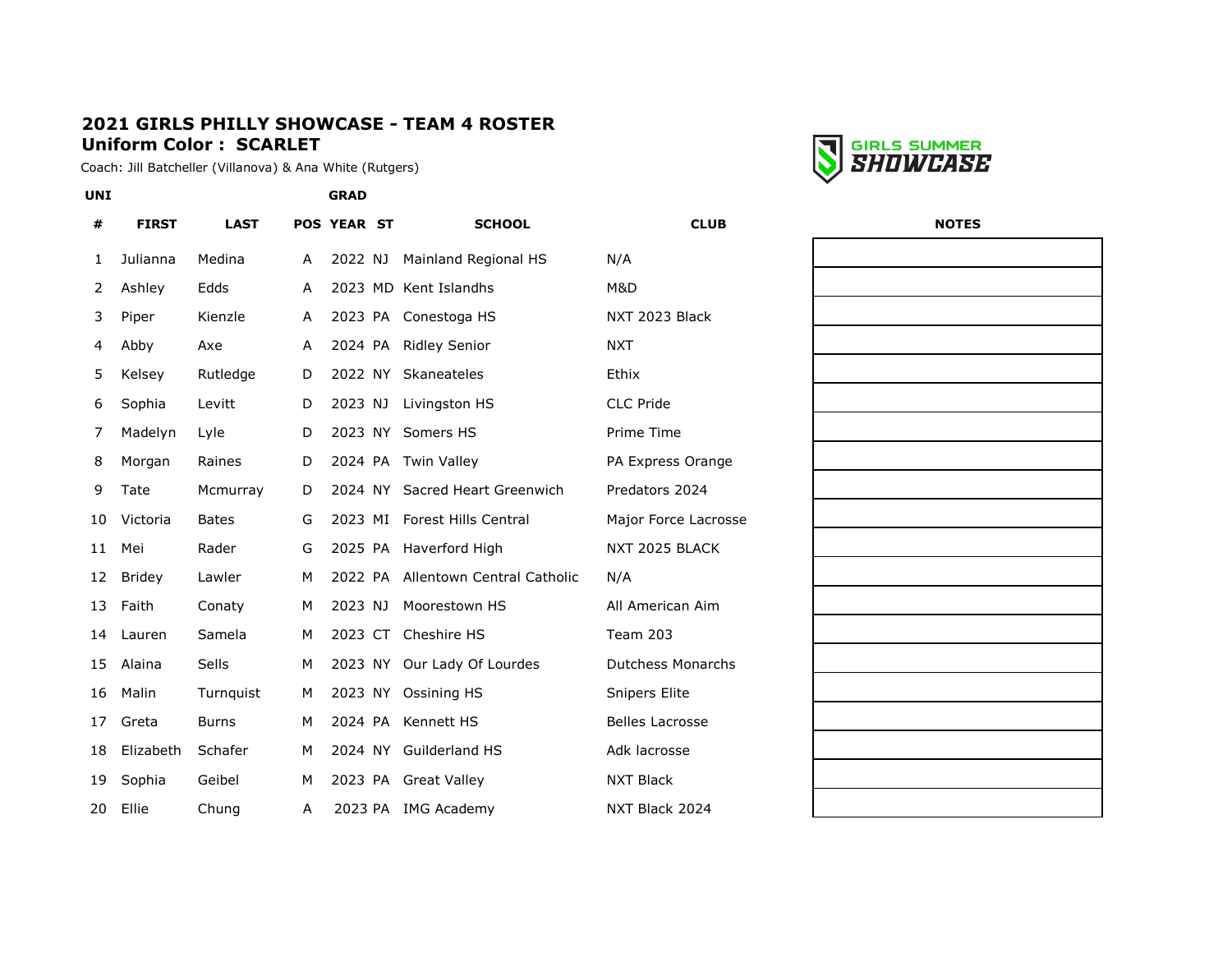# **2021 GIRLS PHILLY SHOWCASE - TEAM 5 ROSTER Uniform Color : LIGHT BLUE**

Coach: Bonnie Rosen (Temple) & Nicole Beardsley (Northwestern)



| #            | <b>FIRST</b>       | <b>LAST</b>    |              | POS YEAR ST | <b>SCHOOL</b>                   | <b>CLUB</b>               | <b>NOTES</b> |
|--------------|--------------------|----------------|--------------|-------------|---------------------------------|---------------------------|--------------|
| $\mathbf{1}$ | Jenna              | Facciolli      | A            |             | 2023 PA Wilson West Lawn        | Xtreme                    |              |
| 2            | Stella             | Bordone        | A            |             | 2023 MD Severna Park HS         | Maryland United 2023 East |              |
| 3            | Blakely            | Doyle          | $\mathsf{A}$ |             | 2023 PA Owen J. Roberts         | NXT 2023 Black            |              |
| 4            | Alexis             | <b>Sowers</b>  | A            |             | 2024 PA Spring-Ford             | <b>NXT</b>                |              |
| 5            | Isabella           | Colon          | D            | 2023 FL     | River Ridge HS                  | Limitless Elite 2023      |              |
| 6            | Ali                | Mceachern      | D            |             | 2023 OR Blair Academy           | 3d Oregon                 |              |
| 7            | Mary               | <b>Dziubek</b> | D            | 2023 PA     | Pine Richland HS                | Pittsburgh Premier LC     |              |
| 8            | Sara               | Tesche         | D            |             | 2024 PA Southern Lehigh         | <b>Ultimate PA</b>        |              |
| 9            | Caroline           | Morris         | D            |             | 2024 NY Fieldston               | <b>CT Grizzlies</b>       |              |
| 10           | Rileigh            | Baggett        | D            | 2023 NJ     | <b>Madison HS</b>               | Centercourt LC            |              |
| 11           | Samantha Cifra     |                | G            |             | 2023 PA The Hill School         | NXT 2023 Black            |              |
| 12           | Mcallister         | Salter         | G            |             | 2024 NY Saddle River Day School | BBL North 2024            |              |
| 13           | Lea                | Krieger        | M            | 2022 PA     | Easton HS                       | <b>Triple Threat</b>      |              |
| 14           | Gwendolyn Eilender |                | M            | 2023 NJ     | Madison HS                      | <b>BBL Elite Black</b>    |              |
| 15           | Ally               | Schromsky      | M            |             | 2023 MD Fallston                | Elite LC                  |              |
| 16           | Reagan             | Kuehn          | M            |             | 2023 MD Maryvale Prep           | Skywalkers 2023 Blue      |              |
| 17           | Callie             | Slabaugh       | M            | 2023 NJ     | New Providence                  | Triple Threat Elite North |              |
| 18           | Nina               | Cianci         | M            |             | 2024 PA Garnet Valley HS        | <b>NXT</b>                |              |
| 19           | Giada              | Ippoldo        | M            |             | 2024 PA Germantown Academy      | Ultimate                  |              |
| 20           | Meghan             | Wendler        | Α            |             | 2024 PA Plymouth Whitemarsh HS  | NXT 2024 Black            |              |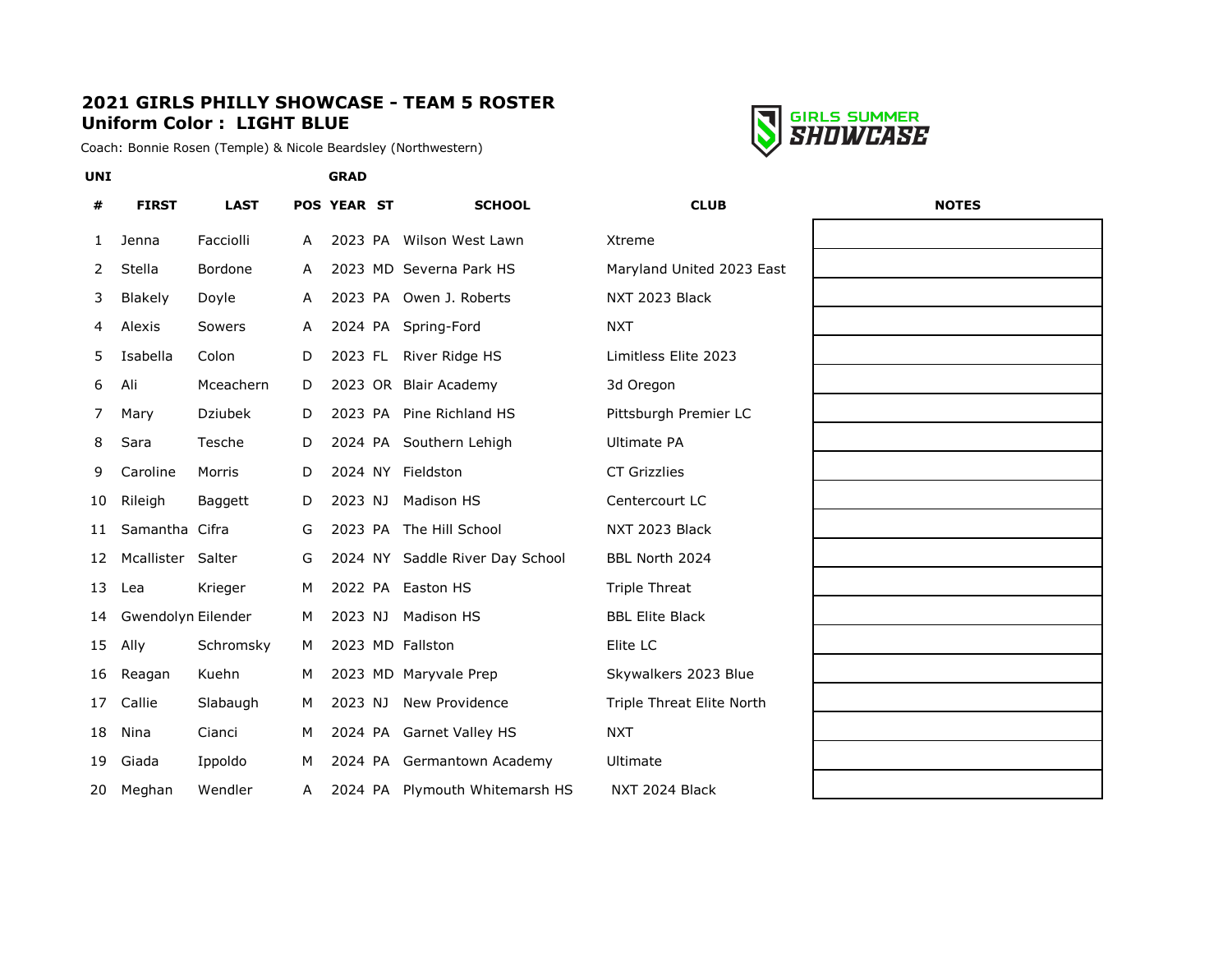## **2021 GIRLS PHILLY SHOWCASE - TEAM 6 ROSTER Uniform Color : DARK GREEN**

Coach: Gabby Jacquith (Brown) & MC Bryne (ECU)



| #  | <b>FIRST</b>    | <b>LAST</b>  |   | POS YEAR ST | <b>SCHOOL</b>                     | <b>CLUB</b>           | <b>NOTES</b> |
|----|-----------------|--------------|---|-------------|-----------------------------------|-----------------------|--------------|
| 1  | Ava             | Collins      | A |             | 2023 PA Northwestern Lehigh       | <b>NXT</b>            |              |
| 2  | Ailish          | Macdonnell   | A |             | 2023 NY Tappan Zee HS             | Metro                 |              |
| 3  | Ella            | Koechert     | A | 2023 PA     | Ursuline Academy                  | Philly Blast          |              |
| 4  | Mckenna         | Merritt      | A |             | 2024 PA Mars Area School District | Pittsburgh Premier LC |              |
| 5  | Hannah          | Schneider    | D |             | 2023 PA Emmaus HS                 | <b>True Valley</b>    |              |
| 6  | Katharine       | Haffenreffer | D |             | 2023 CT Greenwich Academy         | <b>CT Grizzlies</b>   |              |
| 7  | Kendall         | Donnelly     | D |             | 2023 PA Springfield Township      | NXT 2023 Black        |              |
| 8  | Charlotte       | Young        | D |             | 2024 VA Stonebridge HS            | Cavaliers             |              |
| 9  | Kayleigh        | Ludwig       | D |             | 2025 PA The Hill School           | <b>NXT</b>            |              |
| 10 | Karissa         | Doerr        | G |             | 2023 PA Fleetwood HS              | Xtreme 2023           |              |
| 11 | Bella           | Kerr         | G | 2024 IL     | Metea Valley HS                   | New Wave Lacrosse     |              |
| 12 | Angelina        | Dudley       | M |             | 2022 VA Kellam HS                 | Legacy Lacrosse       |              |
| 13 | Julia           | Ciufo        | M |             | 2023 MD Franklin HS               | Sky Walkers Blue      |              |
| 14 | Jodylynn        | Cadden       | M |             | 2023 MD North Harford             | <b>NEMS</b>           |              |
| 15 | Kirra           | Crowley      | M |             | 2023 PA Cumberland Valley HS      | York Invaders         |              |
| 16 | Mary Kate Sitko |              | М |             | 2023 PA Upper Perkiomen           | Dynamite              |              |
| 17 | Olivia          | Schmidt      | M | 2024 PA     | <b>Emmaus HS</b>                  | True PA Valley        |              |
| 18 | Sydney          | Odonnell     | м |             | 2024 PA State College Area HS     | Xtreme                |              |
| 19 | Sophia          | Sturm        | D | 2025 PA     | Episcopal Academy                 | <b>NXT</b>            |              |
| 20 | Carolyn         | Kirk         | A | 2023 NJ     | Cherry Hill West                  | <b>NXT Black</b>      |              |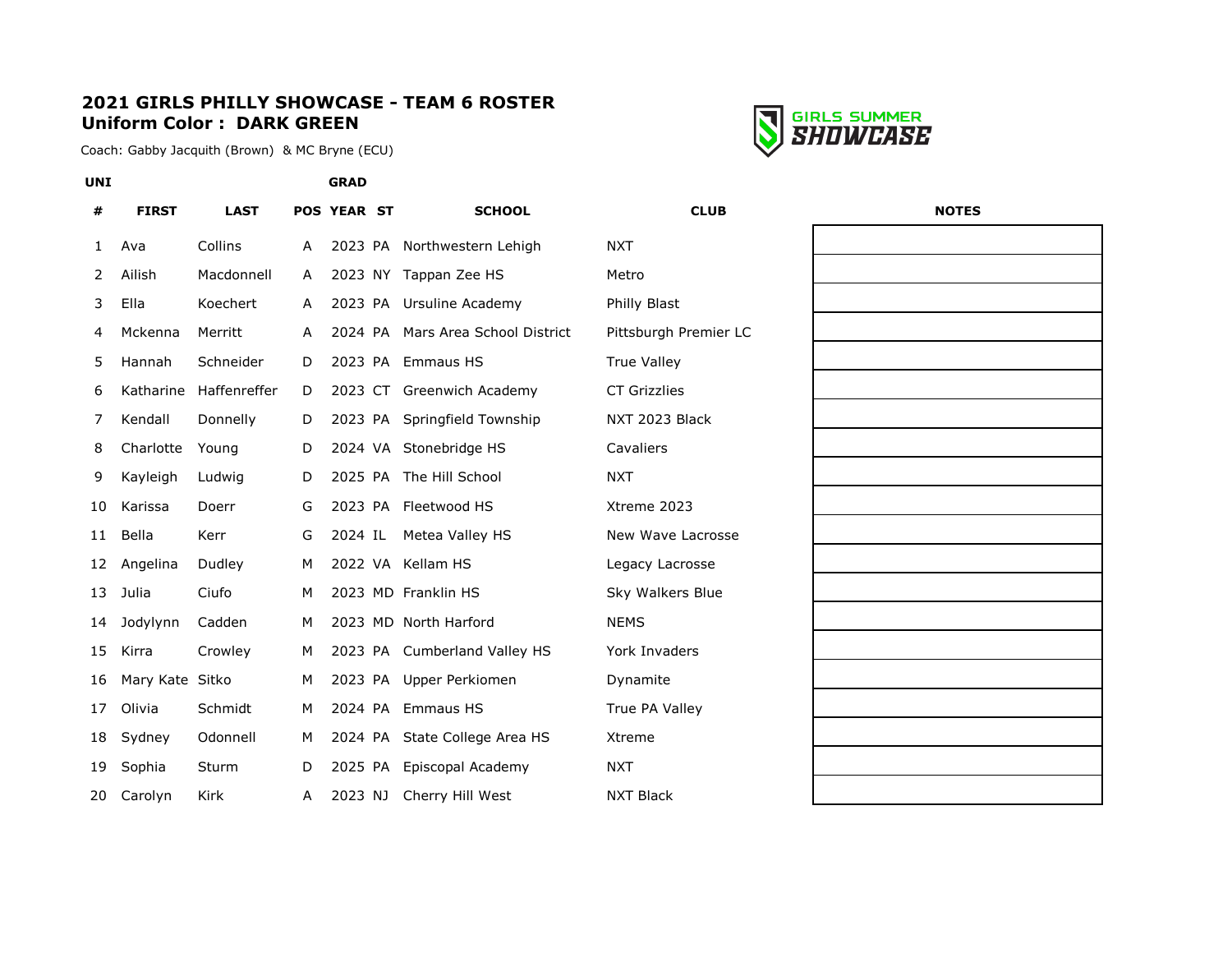## **2021 GIRLS PHILLY SHOWCASE - TEAM 7 ROSTER Uniform Color : WHITE**

Coach: Emily Boissonneault (Pitt) & Mitch Fenton (Colorado)



| #  | <b>FIRST</b>     | <b>LAST</b>    |   | <b>POS YEAR ST</b> | <b>SCHOOL</b>                     | <b>CLUB</b>                   | <b>NOTES</b> |
|----|------------------|----------------|---|--------------------|-----------------------------------|-------------------------------|--------------|
| 21 | Sophie           | Davenport      | A | 2023 NJ            | Chatham HS                        | CLC Pride 2023                |              |
| 22 | Ava              | Clemson        | A |                    | 2023 PA Owen J Roberts            | <b>NXT</b>                    |              |
| 23 | Magdalena Rieper |                | A |                    | 2023 MA Dover-Sherborn HS         | <b>Mass Elite</b>             |              |
| 24 | Mia              | Falco          | A |                    | 2023 PA Lower Merion              | NXT Black 2023                |              |
| 25 | Shebly           | <b>Simmons</b> | D |                    | 2022 MD Leonardtown HS            | N/A                           |              |
| 26 | Sophia           | Bordone        | D |                    | 2023 MD Severna Park HS           | Maryland United 2023 West     |              |
| 27 | Jocelyn          | Doerr          | D |                    | 2023 PA Fleetwood HS              | Xtreme 2023                   |              |
| 28 | Daniela          | <b>Bliss</b>   | D |                    | 2024 MA Swampscott                | Middlesex Bears               |              |
| 29 | Marley           | Danielsson     | D |                    | 2024 PA Owen J Roberts            | <b>Ultimate Goal Lacrosse</b> |              |
| 30 | Madeline         | Eckert         | G |                    | 2023 PA Manheim Township HS       | Xtreme Lacrosse PA            |              |
| 31 | Meghan           | Minogue        | G | 2023 NJ            | Immaculate Heart Academy          | X-Treme Lax Factory           |              |
| 32 | Allison          | Dammer         | м |                    | 2022 PA Abington Heights HS       | <b>NEPA Rattlers</b>          |              |
| 33 | Isabelle         | Conway         | м |                    | 2023 NY Tappan Zee HS             | Xtreme Lax Factory            |              |
| 34 | Mila             | Prusak         | м |                    | 2023 PA North Allegheny Senior HS | True Pittsburgh 2023          |              |
| 35 | Chloe            | Bednar         | M |                    | 2023 MN Shattuck St. Marys        | <b>NXT LC Black</b>           |              |
| 36 | Kalliope         | Mullen         | м |                    | 2023 PA Owen J. Roberts           | Philly Blast Heart            |              |
| 37 | Ava              | Pradelli       | M |                    | 2024 PA Haverford HS              | <b>NXT Black</b>              |              |
| 38 | Kristina         | Cirino         | м |                    | 2025 PA Spring-Ford               | <b>NXT</b>                    |              |
| 39 |                  |                |   |                    |                                   |                               |              |
| 40 | Ella             | Clark          | M |                    | 2023 PA Plymouth Whitemarsh HS    | <b>NXT</b>                    |              |